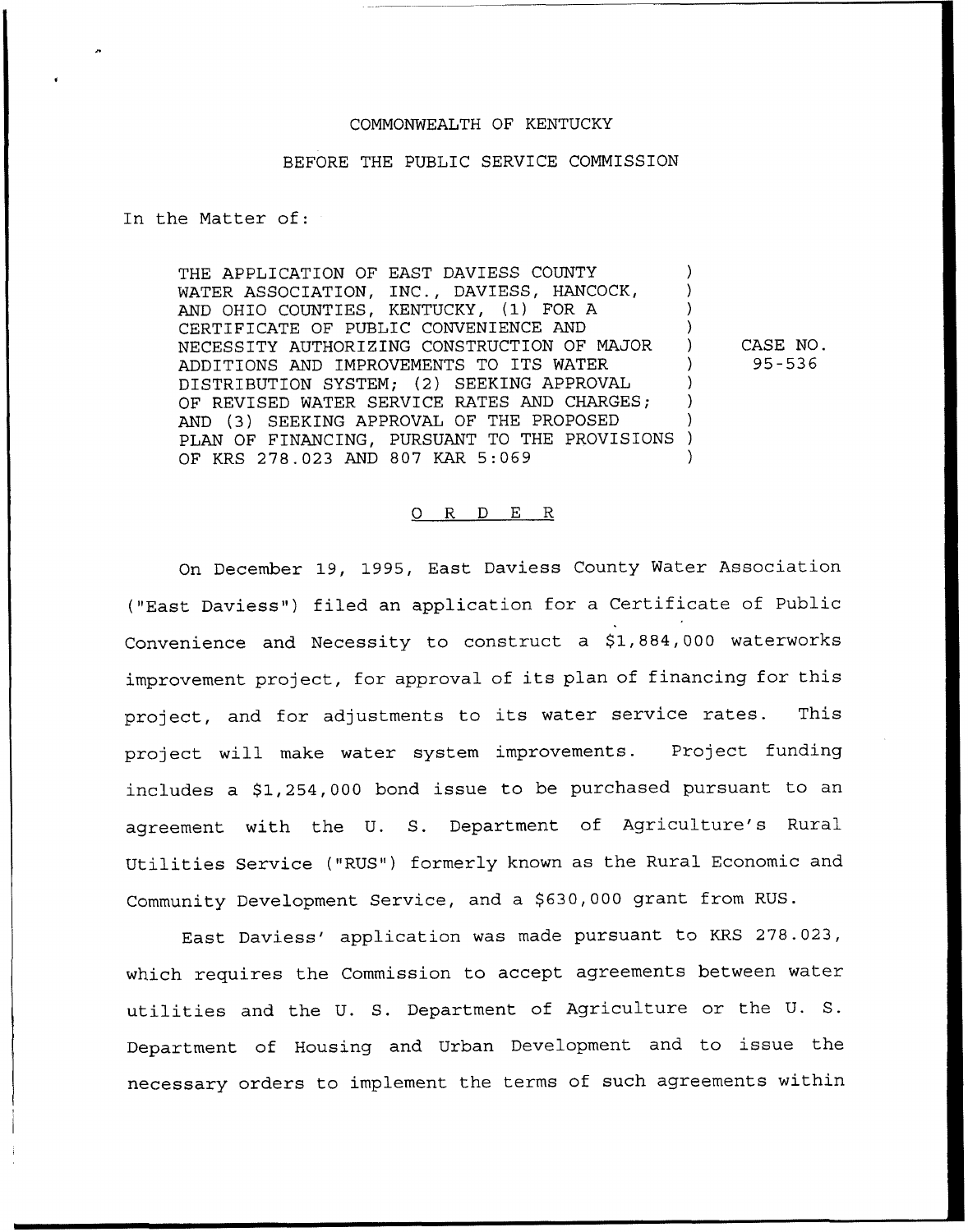30 days of satisfactory completion of the minimum filing requirements. Given that minimum filing requirements were met in this case on December 19, 1995, KRS 278.023 does not grant the Commission any discretionary authority to modify or reject any portion of this agreement.

IT IS THEREFORE ORDERED that:

1. East Daviess is hereby granted <sup>a</sup> Certificate of Public Convenience and Necessity for the proposed construction project.

2. East Daviess' proposed plan of financing with RUS is accepted.

3. East Daviess is authorized to issue bonds not to exceed \$ 1,254,000 to be held or insured by RUS.

4. East Daviess shall file <sup>a</sup> copy of the "as-built" drawings and a certified statement that the construction has been satisfactorily completed in accordance with the contract plans and specifications within 60 days of the substantial completion of the construction certificated herein.

5. The rates set out in Appendix A, which is attached hereto and incorporated herein, are the rates approved for service rendered on and after the date of this Order.

6. East Daviess shall submit its revised tariff setting out the rates in Appendix <sup>A</sup> within 30 days of the date of this Order.

7. East Daviess shall monitor the adequacies of the expanded water distribution system after construction. If the level of service is inadequate or declining or the pressure to any customer falls outside the requirements of <sup>807</sup> KAR 5:066, Section 5(1), East

 $-2-$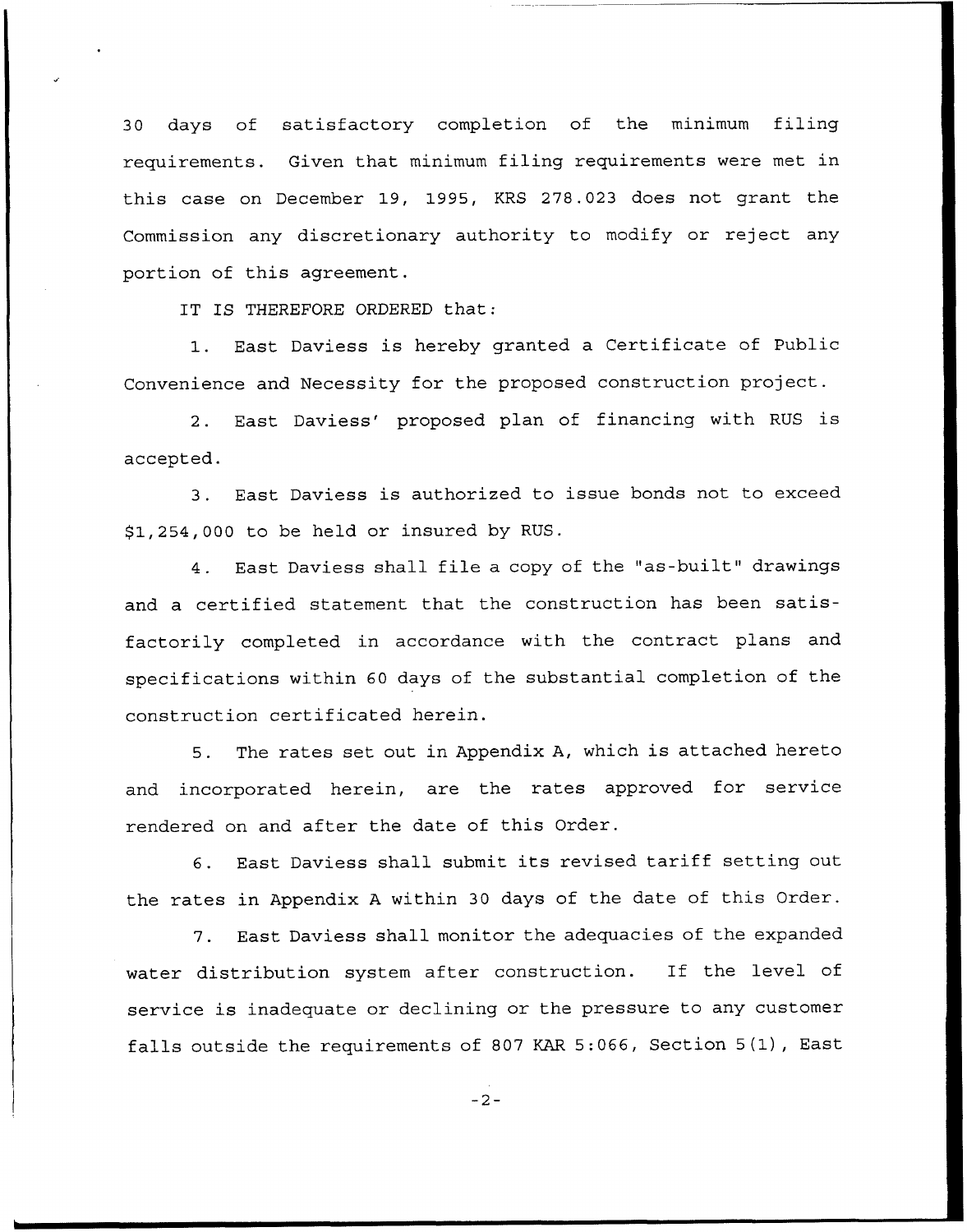Daviess shall take immediate action to bring the system into compliance with Commission regulations.

Nothing contained herein shall be deemed a warranty of the Commonwealth of Kentucky, or any agency thereof, of the financing herein accepted.

Done at Frankfort, Kentucky, this 16th day of January, 1996.

PUBLIC SERVICE COMMISSION

Vida K Breathath<br>Chairman Helmes

Commissione

ATTEST:

Executive Direc